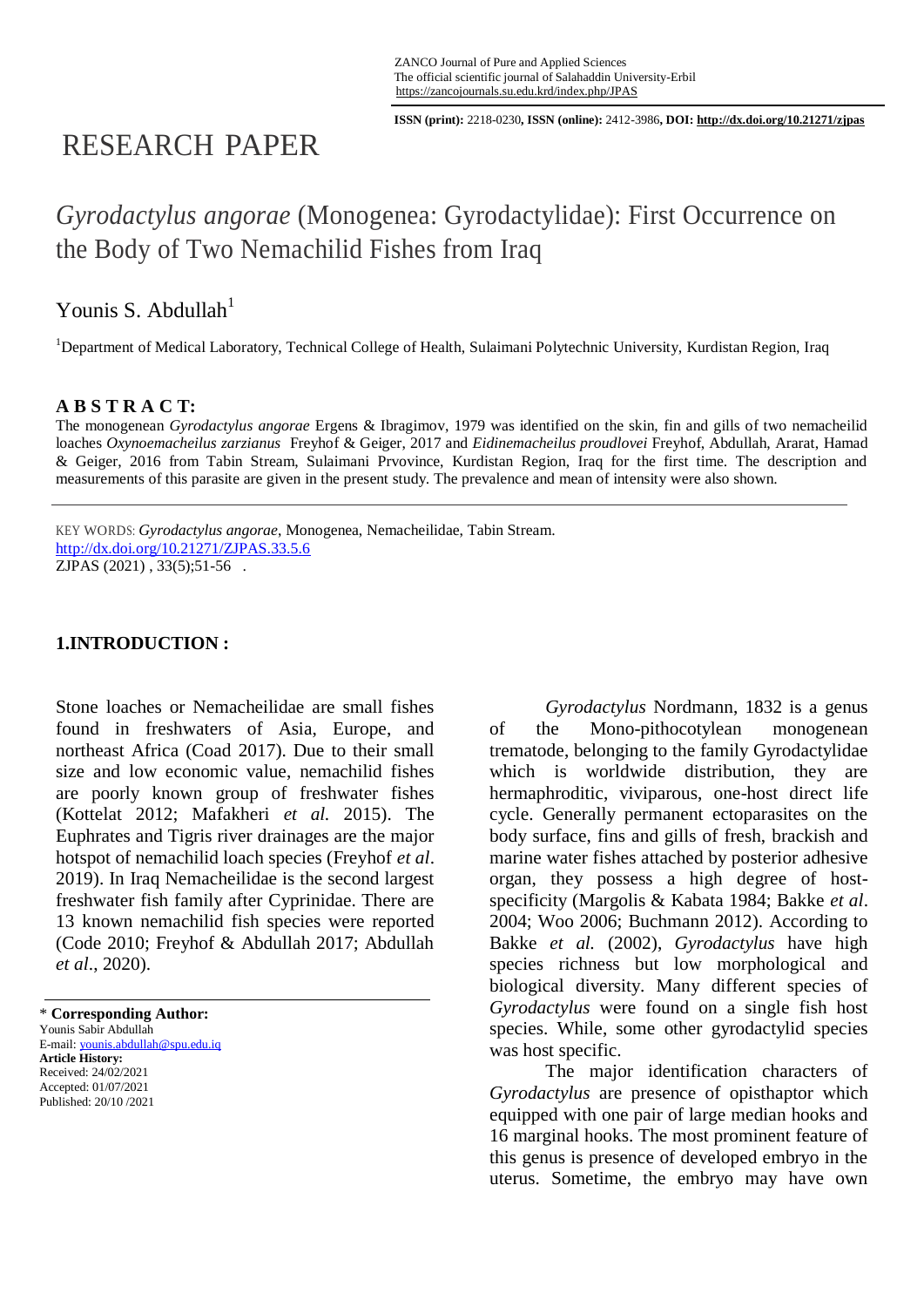$52$ 

embryo (Buchmann 2012). The identification of *Gyrodactylus* at the species level depends on the morphology and measurements of the attachment organs (Mo & Appleby 1990).

This worm (*Gyrodactylus*) may harm its host by injuries the epithelial cells during attachment process as a result of inserting their marginal hooks and the median hooks into the epidermis in addition to its feeding activities and the consequence of secondary bacterial infections. *Gyrodactylus* is the causative agent of gyrodactylosis in fishes, this disease has been reported worldwide. It is characterized by epithelial damage, excessive mucous secretion, and producing potential hemorrhagic lesions (Johnsen & Jensen 1991; Buchmann, 2012). In addition, *Gyrodactylus* can directly transfer between hosts as adults, and leading to records of accidental transfers. Within the last this is creating confusion in the literature of fish parasite (Harries *et al.* 2004).

In Iraq, the first gyrodactylid species was known principally from early work by Ali & Shaaban (1984), in which they reported *Gyrodactylus elegans* on the gills of *Cyprinus carbio* and *Planiliza abu* (reported as *Liza abu*). After that, many *Gyrodactylus* species have been recorded from freshwater fishes in different Iraqi water bodies (Ali *et al.* 1988; Mhaisen *et al.* 1990; Al-Zubaidy 1998; Abdullah & Mhaisen 2004; Abdullah & Abdullah 2013; Kritsky *et al.* 2013a; Abdul-Ameer & Atwan 2017; Sheyaa & Abdul-Ameer 2019; Abdul-Ameer & Sheyaa 2020). According to Mhaisen (2021) there are 55 different *Gayrodactylus* species are known in Iraq. However, there is no any report regarding the parasitic fauna of nemachilid fish in Iraq.

In the present study, the occurrence of *Gyrodactylus angorae* from skin, fins and gills of two nimachilid fish collected from Tabin Stream in Sulaimani Province, Kurdistan Region-Iraq was reported for the first time in Iraq. Furthermore, the parasite description and measurements have been also depicted.

#### **2. MATERIALS AND METHODS**

#### **2.1. Study area**

Tabin Stream is located in Surdash Region in Sulaimani Province, Kurdistan Region-Iraq. It is located between Sulaimani City and Dukan District. It is bounded by Daban-Halaj Mountains

ZANCO Journal of Pure and Applied Sciences 2021

from the north, Yakhian Mountains from the east, Bardazaro Mountain from the south and by Qashan Mountain from the west (Fig. 1).



**Figure 1:** Location of the study area (marked with black square) in Sulaimani Province, Kurdistan Region-Iraq.

#### **2.2 Sampling**

A total of 45 stone loaches belonging to family Nemacheilidae (*Eidinemacheilus proudlovei* (n=38) and *Oxynoemacheilus zarzianus* (n=7)) were collected from Tabin Stream near Kanishok Village (N 35.83360 E 45.1045440) in Sulaimani Province, Kurdistan Region-Iraq by using electro-shock device (SAMUS 1000, Made in Poland). The fish were placed in a container with local stream water and transported to the parasitological laboratory as soon as possible and examined to detect the parasites. The fishes were identified according to Freyhof *et al.* (2016), and Freyhof & Geiger (2017).

#### **2.3 Specimen preparation**

In the laboratory, fish fins, body and gills were inspected under a dissection microscope. The gills of the fishes were removed and placed in a separate petridishes with only small amount of normal saline solution (0.9%). Pieces of the gill filaments were tiered with a fine needle. After leaving the gills, the worms were removed from the petridishes by a plastic dropper and placed on a clean slide with a few drop of tap water. Then, the specimen covered with a cover slip with glycerin-gelatin. A piece of melted glyceringelatin (40°C) was dropped with cover slip on to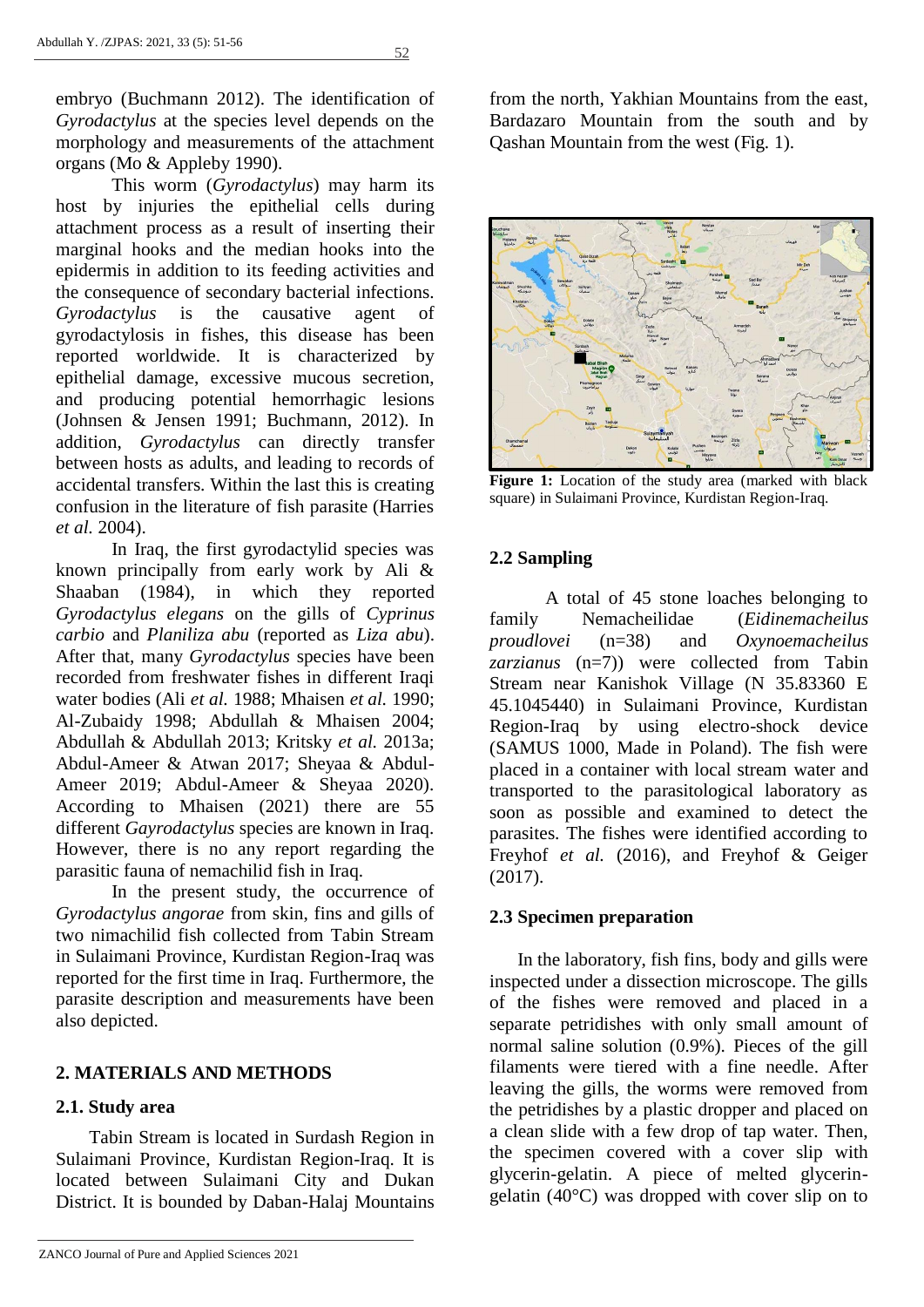(1962); Gussev *et al.* (1993); Pugachev *et al.*

(2010). Photos were taken with Sony camera, 16.1 **3. RESULTS AND DISCUSSION**

In the current study, only monogenean parasites were recovered from two species of freshwater nemachilid fishes *Eidinemacheilus proudlovei* and *Oxynoemacheilus zarzianus* from Tabin Stream in Sulaimani Province in Kurdistan Region-Iraq. The study revealed that both fishes were infected with *Gyroductylus angorae* (Table 1). The following is a brief account of this parasite:

**Class: Monogenea** Carus, 1863

**Order: Gyrodactylidea** Bychowsky, 1937

**Family: Gyrodactylidae** Cobbold, 1864

*Gyrodactylus angorae* Ergens & Ibragimov, 1979 **Host:** *Eidinemacheilus proudlovei* and *Oxynoemacheilus zarzianus*

**Site of infection:** Skin, fins and gills

**Locality:** Tabin Stream, Sulaimani Province, Kurdistan Region-Iraq.

**Table (1)** Prevalence of *Gyrodactylus angorae* and mean of intensity in nemachilid fish in the present study.

| Host          | Fish                |                 | <b>Prevalenc</b><br>e<br>$\frac{6}{9}$ | <b>Mean</b><br>intensity | Site of<br>infection            |
|---------------|---------------------|-----------------|----------------------------------------|--------------------------|---------------------------------|
|               | <b>Examine</b><br>d | <b>Infected</b> |                                        |                          |                                 |
| E. proudlovei | 38                  | $\overline{c}$  | 5.2                                    | 7.5                      | Gill,<br>skin,<br>caudal<br>fin |
| O. zarzianus  | 7                   | $\mathfrak{D}$  | 28.5                                   | 6.5                      | Gill,<br>caudal<br>fin          |

### **Description:**

The worm is fusiform and the greatest width occurs at the uterus level when it contains an embryo, peduncle is short and tapering toward haptor. Cephalic lobes are well developed, cephalic glands composed of bilateral groups of unicellular glands which are located anterolateral to the pharynx. Haptor is subcircular in shape.

Body length is about 0.34-0.38 mm, total length of the marginal hooks is 0.017-0.019 mm, total length of anchors is 0.036-0.038 mm, main parts 0.020-0.023mm, point 0.022-0.024 mm and inner root 0.014-0.016 mm. Size of ventral bar is 0.003- 0.004 x 0.013-0.016 mm, membrane 0.005-0.008 mm. Size of dorsal bar is 0.001-0.004 x 0.010- 0.013 mm (Fig. 2).

The description and measurements of the present specimens are closely similar to those reported by Pugachev *et al.* (2010) for *Gyrodactylus angorae* found on fins and skin of *Oxynoemacheilus bergiana* (reported as *Barbatula bergiana*) from Lenkoranka River from Azerbaijan. This monogenean parasite was never been reported from any fish species in Iraq before. Therefore, the present parasite is considered as the first record in Iraq.

Among the viviparous gyrodactylids, *Gyrodactylus* von Nordmann, 1832 is the most diverse genus in the world, with in excess of 500 nominal species (Harris *et al.* 1983; Kritsky *et al.* 2013b). According to Mhaisen (2021), the monogenean *G. angorae* Ergens & Ibragimov, 1979 is not previously recorded from any fish species in Iraq before. Hence, this is the first record in Iraq. Both *Eidinemacheilus proudlovei* and *Oxynoemacheilus zarzianus* are considered here as the first two fish hosts for this monogenean in Iraq.

So far, 56 *Gyrodactylus* species are known from fishes of Iraq in addition to some unidentified *Gyrodactylus* species from 18 different fish host species in Iraq (Mhaisen, 2021). In addition, no any *Gyrodactylus* species was reported earlier from *Eidinemacheilus proudlovei* and *Oxynoemacheilus zarzianus* in Iraq.

Also, in Kurdistan Region-Iraq 15 species of *Gyrodactylus* (*G. baicalensis*, *G. barbi*, *G. cyprinid*, *G. elegans*, *G. gobioninum*, *G. gussevi*, *G. katharineri*, *G. kherulensis*, *G. longoacuminatus*, *G. macracanthus*, *G. medius*, *G. molnari*, *G. shulmani*, *G. sprostonae* and *G. vicinus*) were reported from different fish species (Abdullah & Mhaisem, 2017). In addition, more surveys on nemachilid fish parasites are necessary in order to identify more species and to match the growing information on the parasitic fauna of

ZANCO Journal of Pure and Applied Sciences 2021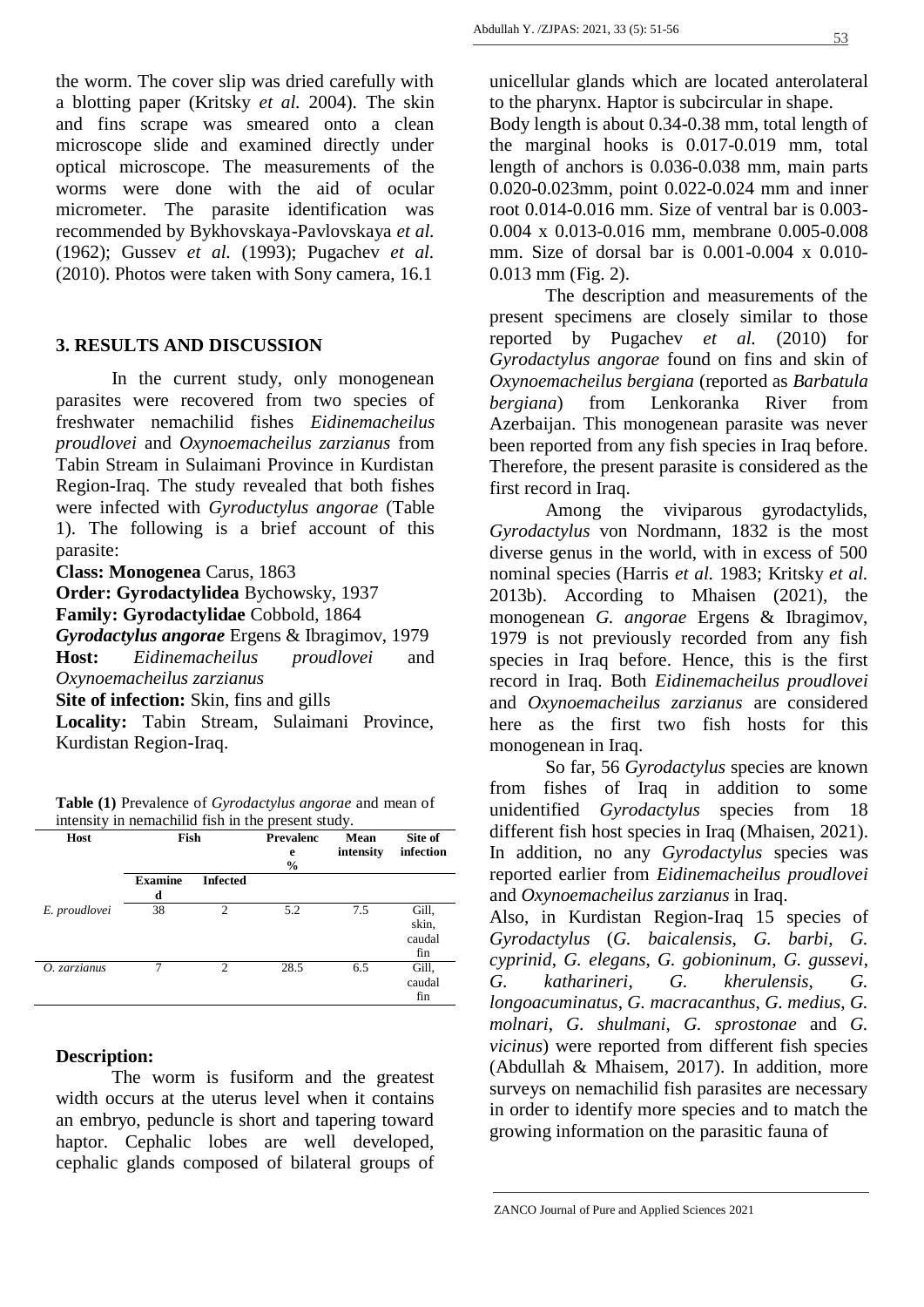



- **B:** Camera lucida of drawing of *Gyrodactylus angorae* ventral view
- **C:** Photomicrograph of attachment apparatus
- **D:** Camera lucida of drawing of attachment apparatus
- **E:** Photomicrograph of marginal hooks (hooklets)
- **F:** Camera lucida of drawing of marginal hooks (hooklets)  **hl=** head lob; **ph=** pharynx; **in=** intestine; **em=** embryo; **hp=** haptor; **cg=** cephalic glands; **a**= anchor; **d**= dorsal bar; **m**= membrane; **v**= ventral bar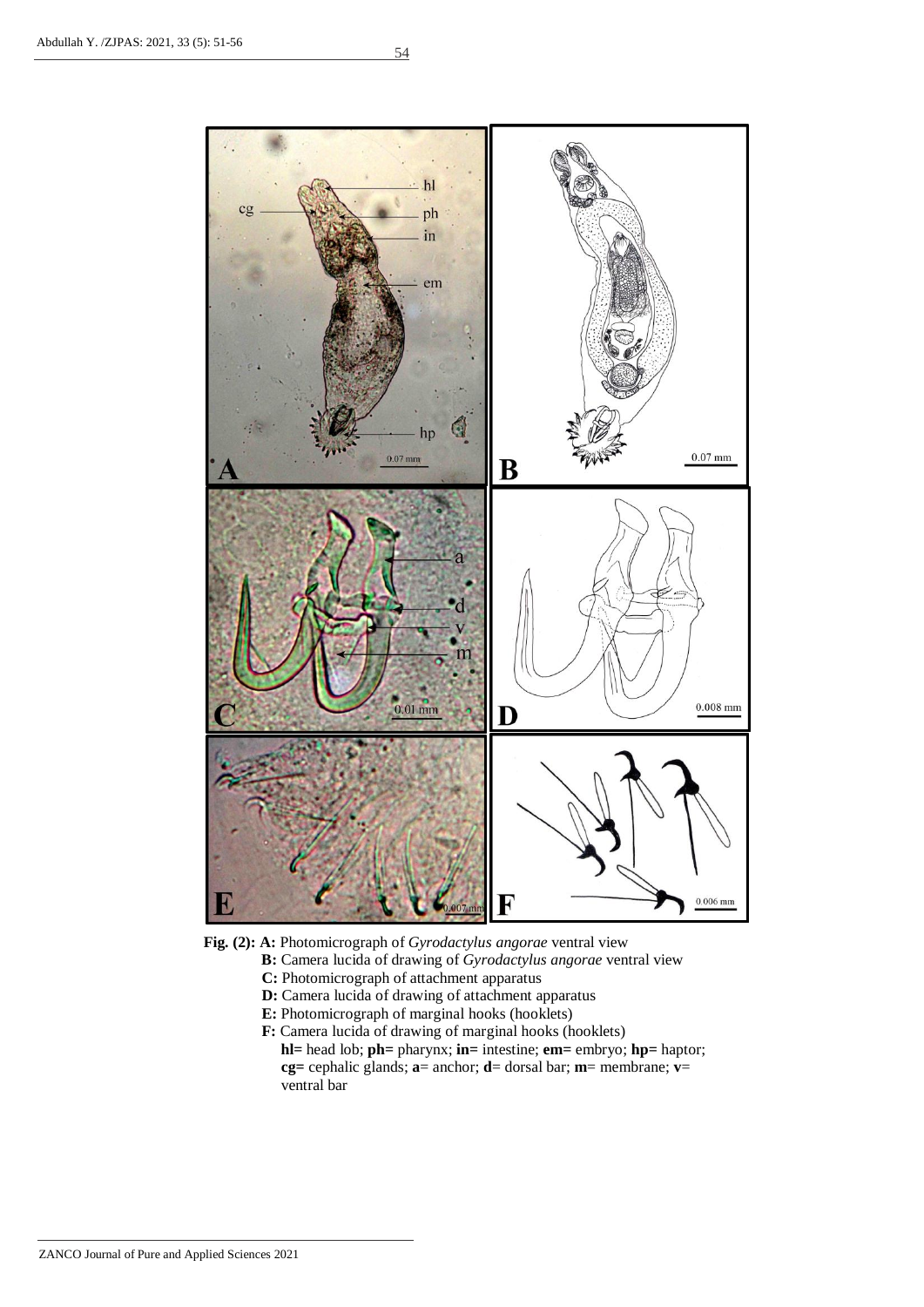these types of fishes in Iraq. This is because Nemacheilidae regarded as the largest freshwater fish family after Cyprinidae in Iraq. Furthermore, the nimachilid fishes have a great biodiversity in Kurdistan Region of Iraq.

#### **Acknowledgements**

The author would to appreciate and thank, Prof. Dr. Furhan T. Mhaisen for providing necessary information from his index-catalogue of parasites and disease agents of fishes of Iraq.

#### **References**

- ABDUL-AMEER, K. N. and ATWAN, F. K. 2017. First record of four species of the genus *Gyrodactylus* Nordmann 1832 (Monogenea: Gyrodactylidae) from some Iraqi freshwater fishes. J. Kerbala Agric. Sci. (Proc. 3rd Sci. Conf., Fac. Vet. Med.), Univ. Kerbala, 10 April 2017. p. 289- 297.
- ABDUL-AMEER, K. N., and SHEYAA, F. A.-R. 2020. First record of *Gyrodactylus longiradix*  Malmberg, 1957 (Monogenea: Gyrodactylidae) from three Iraqi freshwater fish species. Biol. Appl. Environ. Res., 4(1). p. 48-52.
- ABDULLAH, S. M. A. and MHAISEN, F. T. 2004. Parasitic infections with monogenetic trematodes on fishes of Lesser Zab and Greater Zab rivers in northern Iraq. Zanco J. Pur. And Appl. Sci., 16(4). p. 43-52.
- ABDULLAH, S. M. A. and MHAISEN, F. T. 2017. Parasites of fishes of Kurdistan Region, Iraq: checklists. Biol. Appl. Environ. Res., 1(2). p. 131- 218.
- ABDULLAH, Y. S. & ABDULLAH, S. M. A. 2013. Monogenean infections on fishes from Darbandikhan Lake in Kurdistan Region, Iraq. Basrah J. Agric. Sci., 26 (Spec. Issue 1). p. 117- 131.
- ABDULLAH, Y. S.; ABDULLAH, S. M. A. and HUSEEIN, R. H. 2020. Biodiversity of fishes in Sulaimani Province in Kurdistan Region, Iraq. Zanko J. Pur. And Appl. Sci., 32(1). P. 39-44.
- ALI, N. M.; MHAISEN, F. T.; ABUL-EIS, E. S. and Kadim, L.S. 1988. First occurrence of the monogenetic trematode *Gyrodactylus kherulensis*  Ergens, 1974 in Iraq on the gills of the common carp *Cyprinus carpio*. J. Biol. Sci. Res., 19(3). p. 659-664.
- ALI, M. D. and SHAABAN, F. 1984. Some species of parasites of freshwater fish raised in ponds and in Tigris- Al-Tharthar canal region. Seventh Sci. Conf. Iraqi Vet. Med. Assoc., Mosul: 23-25 Oct. 1984: p. 44-46. (Abstract).
- AL-ZUBAIDY, A. B. 1998. Studies on the parasitic fauna of carps in Al-Furat fish farm, Babylon province, Iraq. Ph. D. Thesis, Coll. Sci., Univ. Babylon: 141 pp. (In Arabic).
- BAKKE, T. A.; HARRIS, P. D. and CABLE, J. 2002. Host specificity dynamics: Observations on gyrodactylid monogeneans*.* Int. J. Parasitol., 32(3). p. 281-308.
- BAKKE, T. A.; NILSEN, K. B. and SHINN, A. P. 2004. Chaetotaxy applied to Norwegian *Gyrodactylus salaris* Malmberg, 1957 (Monogenea) clades and related species from salmonids. Folia Parasitol., 51(2/3). p. 253-261.
- BUCHMANN, K. 2012. *Gyrodactylus salaris* and *Gyrodactylus derjavinoides*. In: Woo, P.T.K. and Buchmann, K. (Eds.). Fish parasites: Pathology and protection. CAB Int., Wallingford, p. 193-208.
- BYKHOVSKAYA-PAVLOVSKAYA, I. E.; GUSEV, A. V.; DUBINIA, M. N.; IZYUMOVA, N. A.; SMIRNOVA, T. S.; SOKOLOVSKAYA, I. L.; SHTEIN, G. A.; SHUL'MAN, S. S. and EPSHTEIN, V. M. 1962. Key to parasites of freshwater fish of the U. S. S. R, Akad. Nauk, S. S. S. R., Moscow, 727 pp. (In Russian).
- COAD, B. W. 2010. Freshwater fishes of Iraq. Pensoft Publishers, Sofia, 275 pp.
- COAD, B. W. 2017. Freshwater Fishes of Iran. http://www.briancoad.com. Retrieved 23/2/2021.
- FREYHOF, J.; ABDULLAH, Y. S.; ARARAT, K.; HAMAD, I. and GEIGER, M. F. 2016. *Eidinemacheilus proudlovei*, a new subterranean loach from Iraqi Kurdistan (Teleostei; Nemacheilidae. Zootaxa, 4173(3). p. 225-236.
- FREYHOF, J. and GEIGER, M. 2017. *Oxynoemacheilus zarzianus*, a new loach from the Lesser Zab River drainage in Iraqi Kurdistan (Teleostei: Nemacheilidae). Zootaxa, 4273(2). p. 258-270.
- FREYHOF, J.; KAYA, C.; TURAN, D. and GEIGER, M. F. 2019. Review of the *Oxynoemacheilus tigris*  group with the description of two new species from the Euphrates drainage (Teleostei: Nemacheilidae). Zootaxa, 4612(1). p. 29-57.
- GUSSEV, A. V.; ALI, N. M.; ABDUL-AMEER, K. N.; AMIN, S. M. and MOLNÁR, K. 1993. New and known species of *Dactylogyrus* Diesing, 1850 (Monogenea, Dactylogyridae) from cyprinid fishes of the river Tigris, Iraq. Syst. Parasitol., 25(3). p. 229-237.
- HARRIS, P. D. 1983. The morphology and life–cycle of the oviparous Oögyrodactylus farlowellae gen. et sp. nov. (Monogenea, Gyrodactylidea). Parasitology, 87(3). p. 405-420.
- HARRIS, P. D.; SHINN, A. P.; CABLE, J. and BAKKE, T. A. 2004. Nominal species of the genus *Gyrodactylus* von Nordmann 1832 (Monogenea: Gyrodactylidae), with a list of principal host species. Syst. Parasitol., 59(1). p. 1-27.
- JOHNSEN, B. O. and JENSEN, A. J. 1991. The *Gyrodactylus* story in Norway. Aquaculture, 98(1- 3). p. 289-302.

ZANCO Journal of Pure and Applied Sciences 2021